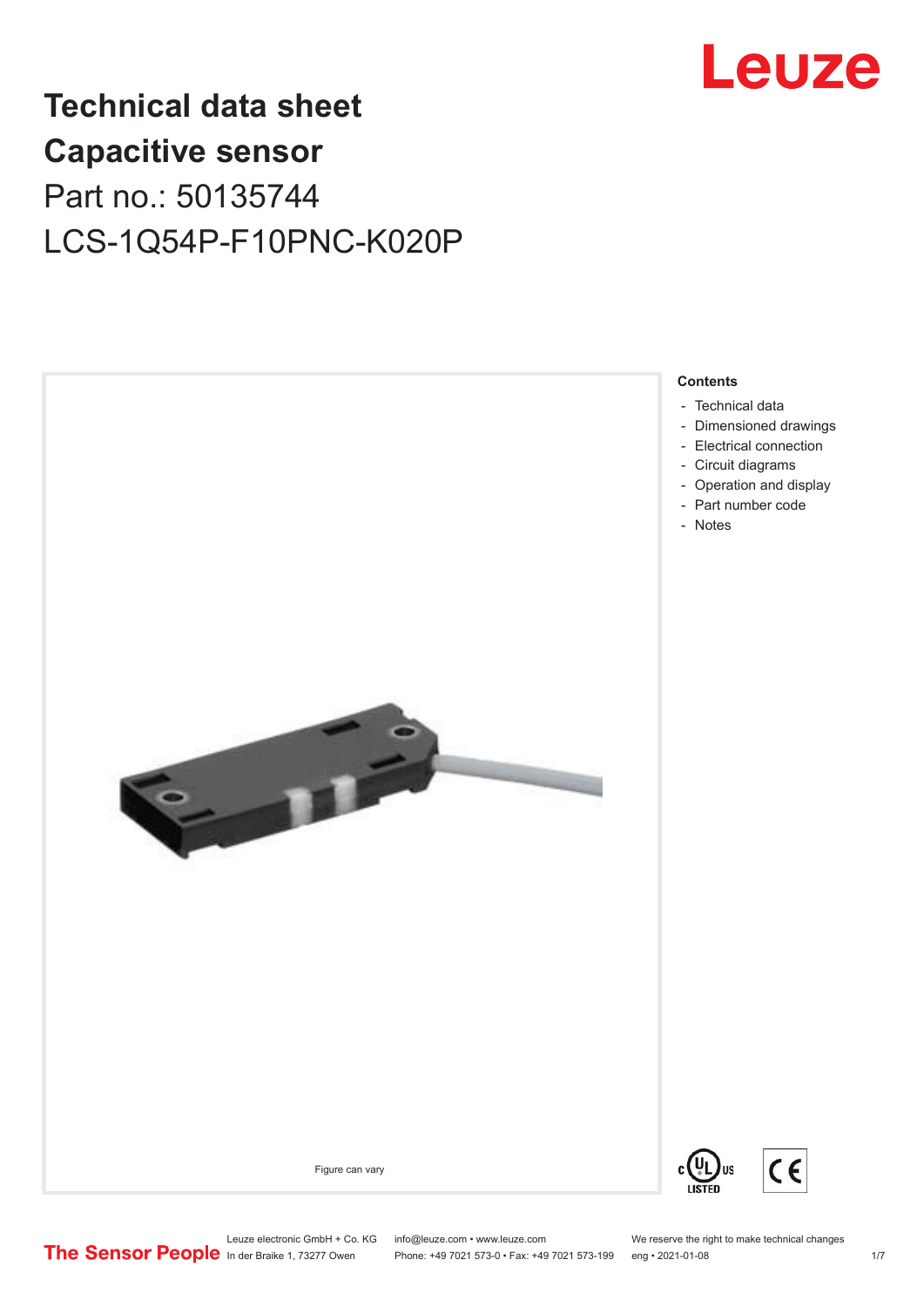# <span id="page-1-0"></span>**Technical data**

# Leuze

| <b>Basic data</b>                              |                              | Operatio          |
|------------------------------------------------|------------------------------|-------------------|
| <b>Series</b>                                  | $LCS-1$                      | Type of di        |
| Switching distance S <sub>n</sub>              | $110$ mm                     | Number o          |
|                                                |                              | Operation         |
| <b>Characteristic parameters</b>               |                              | Switching         |
| <b>MTTF</b>                                    | $1,080$ years                | Environr          |
| <b>Electrical data</b>                         |                              | <b>Ambient t</b>  |
| <b>Protective circuit</b>                      | Polarity reversal protection |                   |
|                                                | Short circuit protected      | Certifica         |
|                                                |                              | Degree of         |
| Performance data                               |                              | <b>Protection</b> |
| Supply voltage $U_{\rm B}$                     | 10  30 V, DC                 | Certificati       |
| <b>Residual ripple</b>                         | 0  10 %, From $U_{\rm B}$    | <b>Standards</b>  |
| <b>Open-circuit current</b>                    | 15 mA                        |                   |
| Temperature drift, max. (in % of S.)           | 20 %                         | Correctio         |
| Repeatability, max. (in % of S.)               | 2%                           | Acetone           |
| <b>Rated operating current</b>                 | 200 mA                       | Acrylic re        |
|                                                |                              | Alcohol           |
| <b>Outputs</b>                                 |                              | Ammonia           |
| Number of digital switching outputs 1 Piece(s) |                              | Aniline           |
| <b>Switching outputs</b>                       |                              | Gasoline          |
| <b>Type</b>                                    | Digital switching output     | Celluloid         |
| <b>Voltage type</b>                            | DC                           | Liguid chl        |
|                                                |                              | Ebonite           |
| Switching output 1                             |                              | Epoxy res         |
| <b>Assignment</b>                              | Connection 1, conductor 2    | Crude oil         |
| <b>Switching element</b>                       | Transistor, PNP              | <b>Ethanol</b>    |
| <b>Switching principle</b>                     | NC (normally closed)         | <b>Ethylene</b>   |
|                                                |                              | Freon R22         |
| <b>Timing</b>                                  |                              | Grain             |
| <b>Switching frequency</b>                     | 100 Hz                       | Glass             |
|                                                |                              | Glycerin          |
| <b>Connection</b>                              |                              | <b>Rubber</b>     |
| <b>Number of connections</b>                   | 1 Piece(s)                   | Wood, we          |
|                                                |                              | Wood, dry         |
| <b>Connection 1</b>                            |                              | Carbon di         |
| <b>Function</b>                                | Signal OUT                   | Air               |
|                                                | Voltage supply               | Marble            |
| <b>Type of connection</b>                      | Cable                        | <b>Flour</b>      |
| Cable length                                   | 2,000 mm                     | <b>Melamine</b>   |
| <b>Sheathing material</b>                      | <b>PUR</b>                   | <b>Milk powd</b>  |
| <b>Number of conductors</b>                    | 3-wire                       | Nylon             |
| Wire cross section                             | $0.14 \, \text{mm}^2$        | Oil-contai        |
|                                                |                              | Paper             |
| <b>Mechanical data</b>                         |                              | Polyamid          |
| Design                                         | Cubic                        | Polyester         |
| Dimension (W x H x L)                          | 54 mm x 20.3 mm x 5.5 mm     | Pressboa          |
| <b>Type of installation</b>                    | Embedded                     | <b>PTFE</b>       |
| <b>Housing material</b>                        | <b>Plastic</b>               | Quartz gla        |
| <b>Plastic housing</b>                         | Polypropylene (PP)           | Salt              |
| Sensing face material                          | Plastic, Polypropylene (PP)  | Sand              |

**Cover material** Plastic **Net weight** 40 g

| <b>Operation and display</b>   |                                    |
|--------------------------------|------------------------------------|
| Type of display                | LED                                |
| <b>Number of LEDs</b>          | 2 Piece(s)                         |
| <b>Operational controls</b>    | Multiturn potentiometer (11 turns) |
| Switching distance, adjustable | Yes                                |
| <b>Environmental data</b>      |                                    |
|                                |                                    |
| Ambient temperature, operation | $-2570 °C$                         |
| <b>Certifications</b>          |                                    |
| Degree of protection           | IP 67                              |
| <b>Protection class</b>        | III                                |
| <b>Certifications</b>          | c UL US                            |
| <b>Standards applied</b>       | IEC 60947-5-2                      |
| <b>Correction factors</b>      |                                    |
| Acetone                        | 0.75                               |
| <b>Acrylic resin</b>           | 0.10.25                            |
| Alcohol                        | 0.85                               |
| Ammonia                        | 0.70.85                            |
| Aniline                        | 0.4                                |
| <b>Gasoline</b>                | 0.1                                |
| Celluloid                      | 0.15                               |
| <b>Liquid chlorine</b>         | 0.1                                |
| <b>Ebonite</b>                 | 0.15                               |
| <b>Epoxy resin</b>             | 0.150.35                           |
| Crude oil                      | 0.05                               |
| <b>Ethanol</b>                 | 0.85                               |
| Ethylene glycol                | 0.93                               |
| Freon R22 and 502 (liquid)     | 0.35                               |
| Grain                          | 0.150.3                            |
| Glass                          | 0.20.55                            |
| Glycerin                       | 0.98                               |
| <b>Rubber</b>                  | 0.150.9                            |
| Wood, wet                      | 0.60.85                            |
| Wood, dry                      | 0.10.4                             |
| Carbon dioxide                 | 0                                  |
| Air                            | 0                                  |
| <b>Marble</b>                  | 0.5                                |
| Flour                          | 0.05                               |
| <b>Melamine resin</b>          | 0.250.55                           |
| Milk powder                    | 0.2                                |
| <b>Nylon</b>                   | 0.20.3                             |
| Oil-containing paper           | 0.25                               |
| Paper                          | 0.1                                |
| Polyamide                      | 0.3                                |
| Polyester resin                | 0.150.5                            |
| Pressboard                     | 0.10.3                             |
| <b>PTFE</b>                    | 0.1                                |
| Quartz glass                   | 0.2                                |
| Salt                           | 0.35                               |
| Sand                           | 0.150.3                            |
| Water                          | $\mathbf{1}$                       |
| <b>Cement dust</b>             | 0.25                               |
| Sugar                          | 0.15                               |

Leuze electronic GmbH + Co. KG info@leuze.com • www.leuze.com We reserve the right to make technical changes ln der Braike 1, 73277 Owen Phone: +49 7021 573-0 • Fax: +49 7021 573-199 eng • 2021-01-08 2/7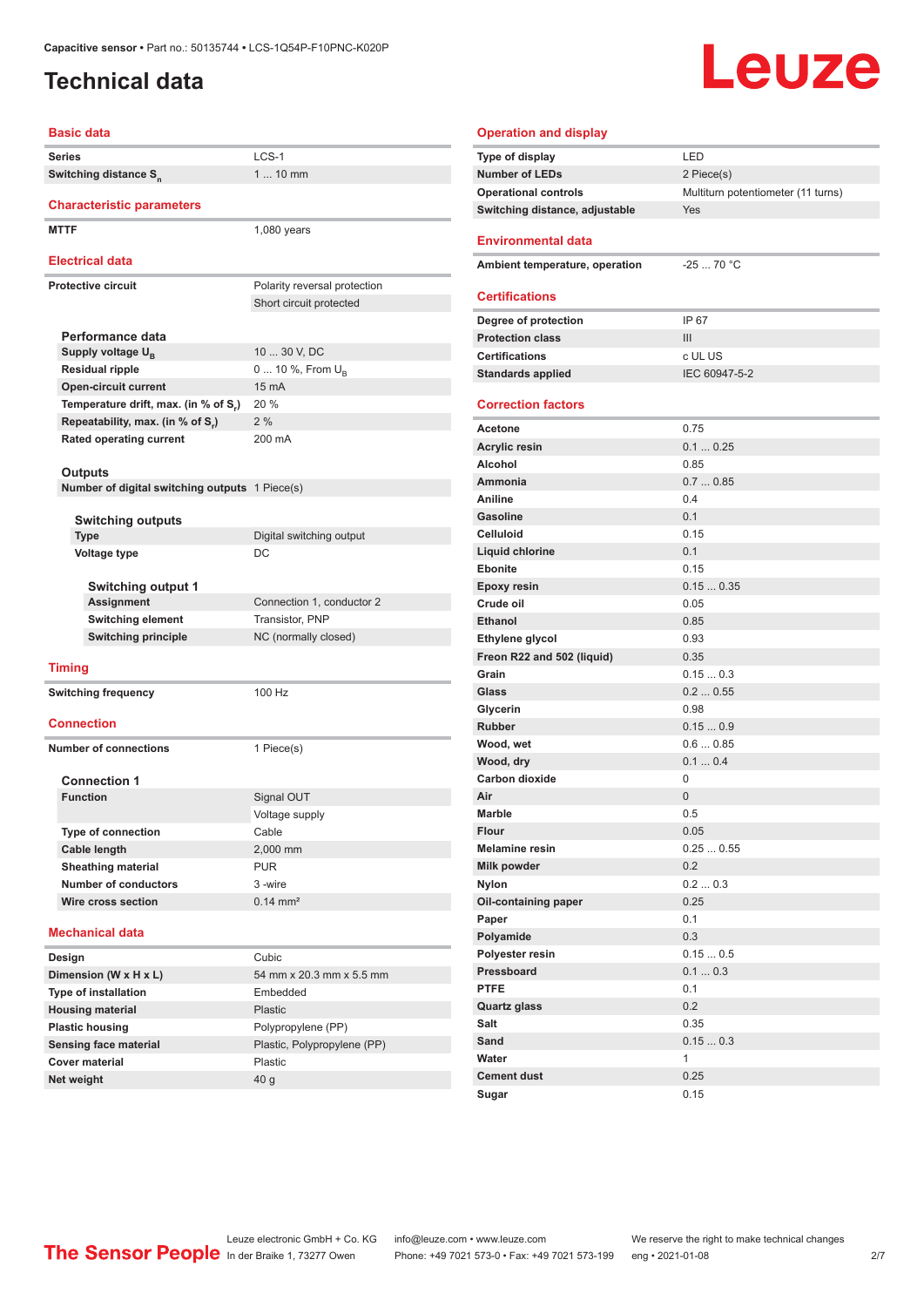# <span id="page-2-0"></span>**Technical data**

| <b>Customs tariff number</b> | 85365019 |
|------------------------------|----------|
| eCl@ss 5.1.4                 | 27270102 |
| eCl@ss 8.0                   | 27270102 |
| eCl@ss 9.0                   | 27270102 |
| eCl@ss 10.0                  | 27270102 |
| eCl@ss 11.0                  | 27270102 |
| <b>ETIM 5.0</b>              | EC002715 |
| <b>ETIM 6.0</b>              | EC002715 |
| <b>ETIM 7.0</b>              | EC002715 |

# **Dimensioned drawings**

All dimensions in millimeters



Leuze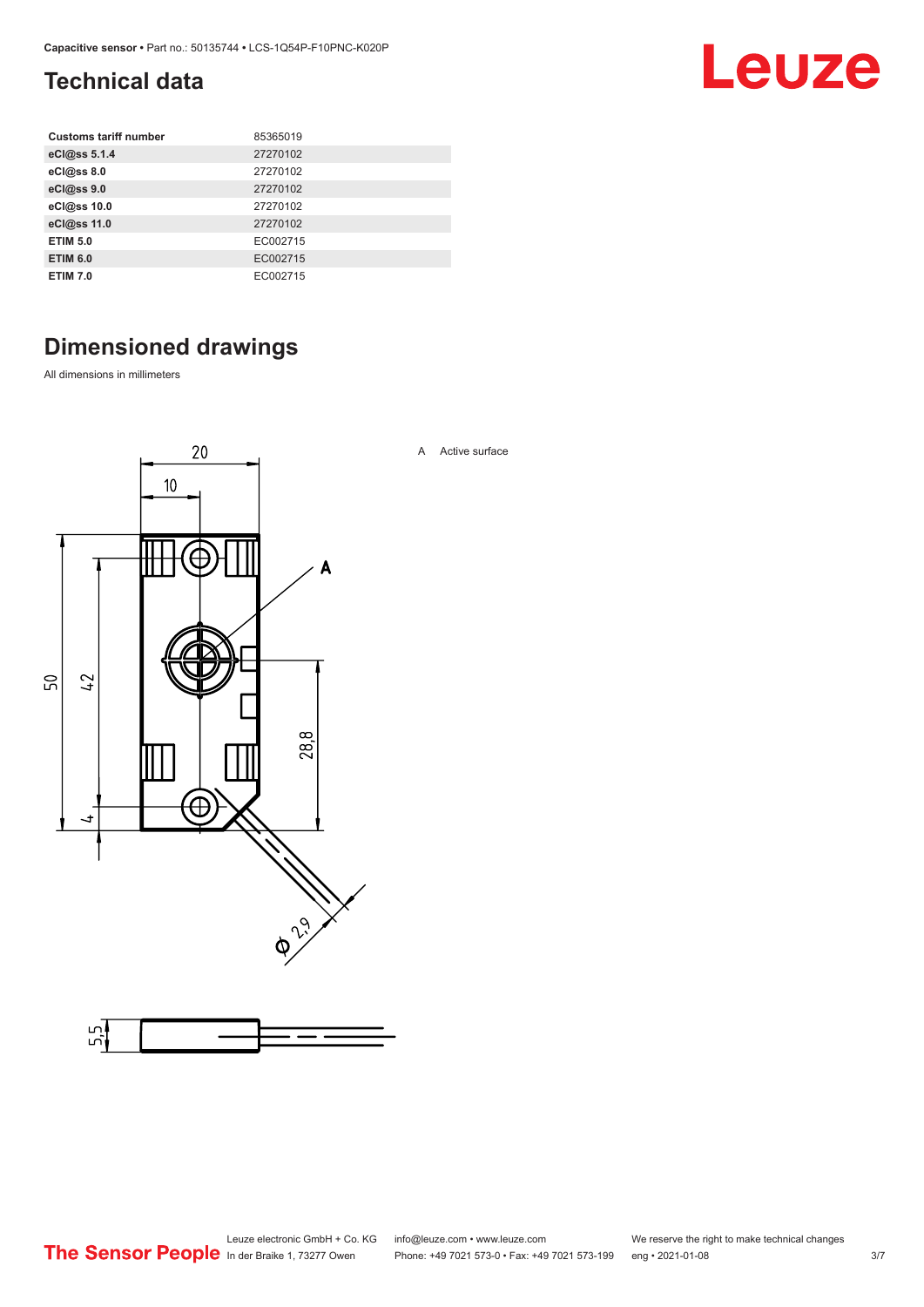# **Dimensioned drawings**

### Mounting variants



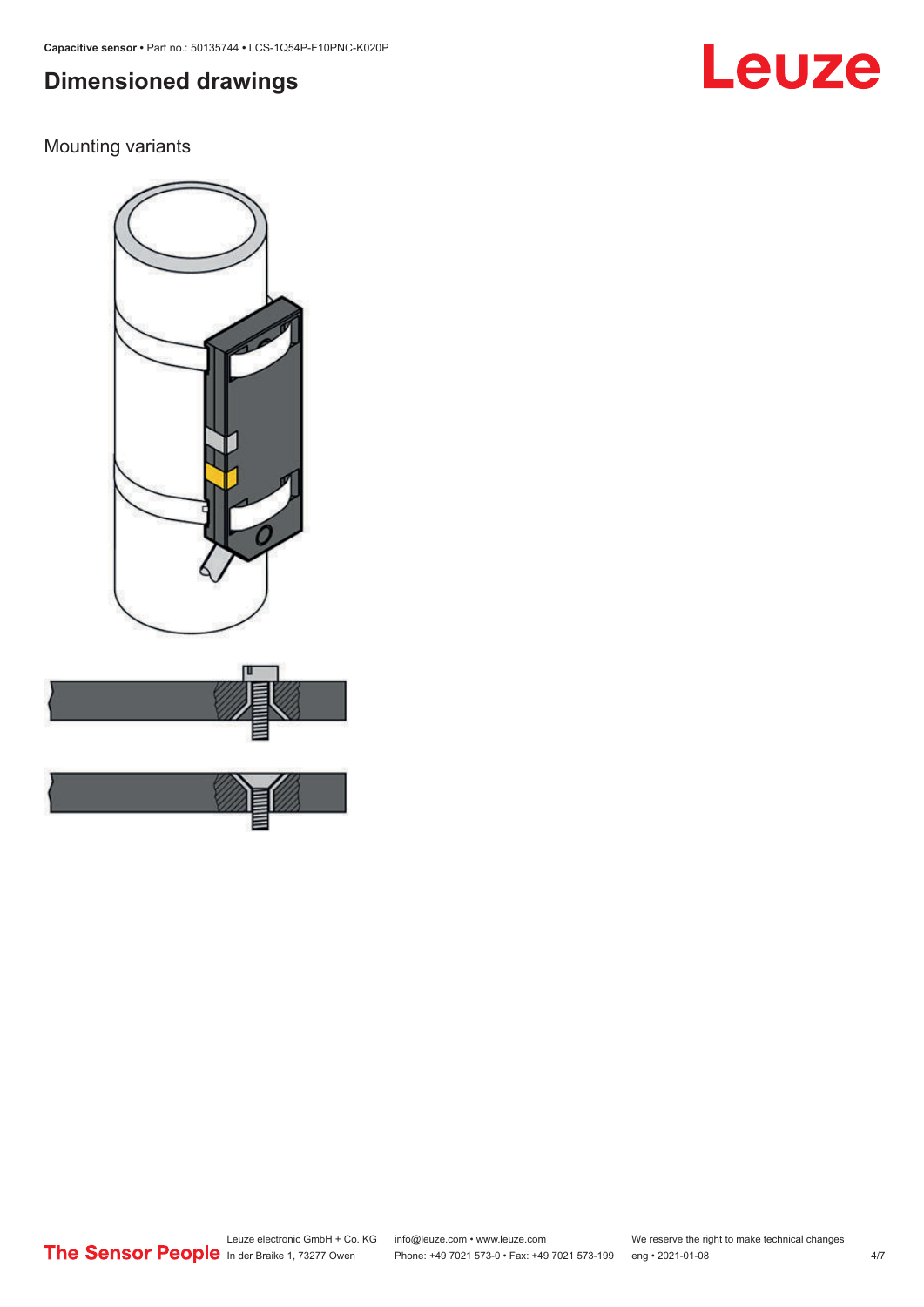# <span id="page-4-0"></span>**Dimensioned drawings**

# Leuze

### Mounting distances



G 60 mm

# **Electrical connection**

**Connection 1**

| <b>Function</b>             | Signal OUT<br>Voltage supply |
|-----------------------------|------------------------------|
| <b>Type of connection</b>   | Cable                        |
| Cable length                | 2,000 mm                     |
| <b>Sheathing material</b>   | <b>PUR</b>                   |
| <b>Number of conductors</b> | 3-wire                       |
| Wire cross section          | $0.14 \, \text{mm}^2$        |

#### **Conductor color Conductor assignment**

| <b>Brown</b> | 10 - 30 V DC |
|--------------|--------------|
| <b>Black</b> | OUT          |
| <b>Blue</b>  | <b>GND</b>   |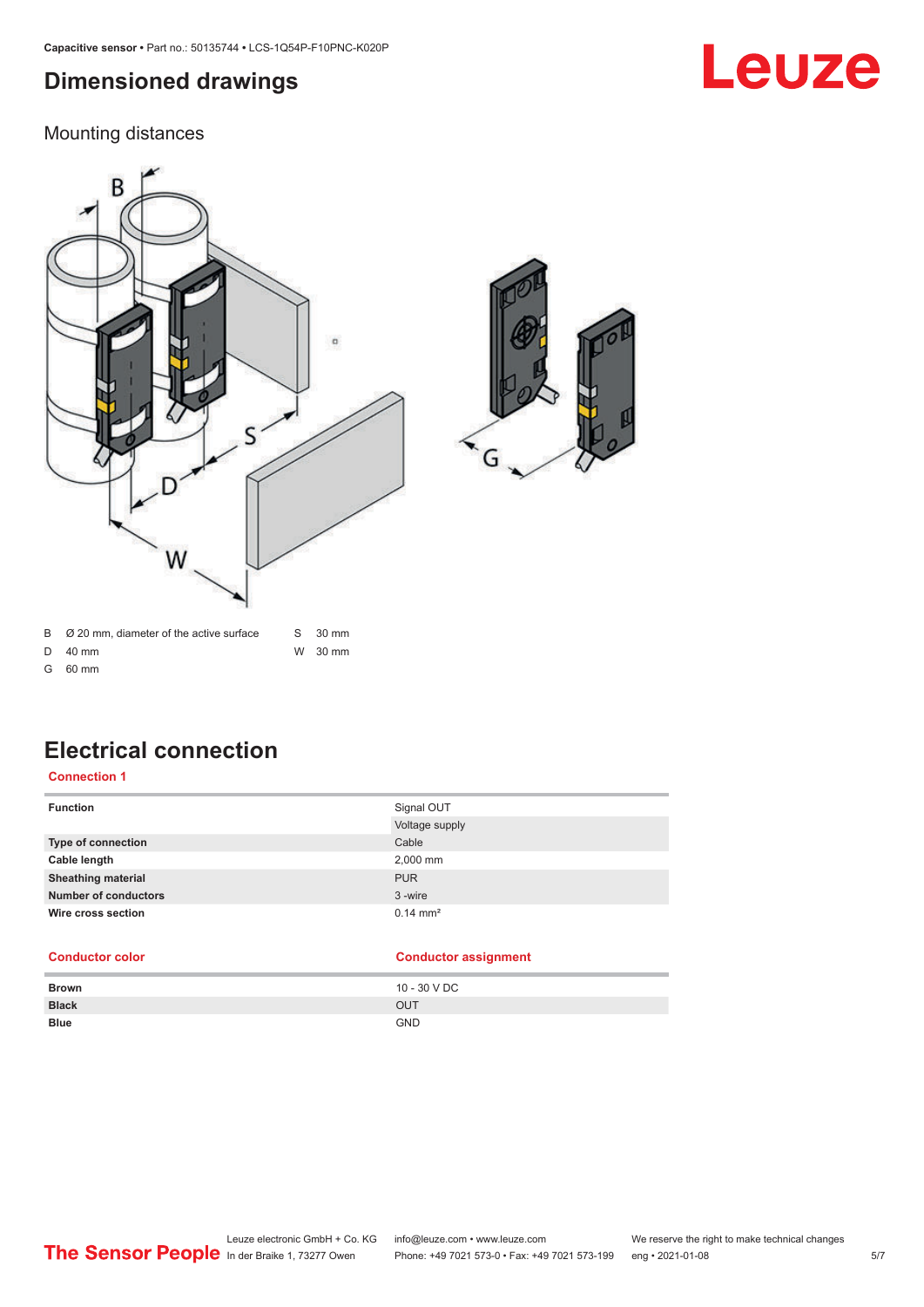# <span id="page-5-0"></span>**Circuit diagrams**





# **Operation and display**

| LED            | <b>Display</b>           | <b>Meaning</b>                   |
|----------------|--------------------------|----------------------------------|
|                | Green, continuous light  | Ready                            |
| $\overline{2}$ | Yellow, continuous light | Switching output/switching state |

## **Part number code**

Part designation: **LCS-ABBBC-DDDEFF-GHHHIJJJ KK**

| <b>LCS</b>   | <b>Operating principle</b><br>LCS: capacitive sensor                                                                                                                                                                                                                                                                                                                                                                                                                                                                                                                                                                                                                                                                                                                                                                       |
|--------------|----------------------------------------------------------------------------------------------------------------------------------------------------------------------------------------------------------------------------------------------------------------------------------------------------------------------------------------------------------------------------------------------------------------------------------------------------------------------------------------------------------------------------------------------------------------------------------------------------------------------------------------------------------------------------------------------------------------------------------------------------------------------------------------------------------------------------|
| A            | <b>Series</b><br>1: series 1 "Extended"<br>2: series 2 "Advanced"                                                                                                                                                                                                                                                                                                                                                                                                                                                                                                                                                                                                                                                                                                                                                          |
| <b>BBB</b>   | Design<br>M12: series with M12 x 1 external thread<br>M18: series with M18 x 1 external thread<br>M30: series with M30 x 1.5 external thread<br>Q40: series in cubic design, length 40 mm<br>Q54: series in cubic design, length 54 mm                                                                                                                                                                                                                                                                                                                                                                                                                                                                                                                                                                                     |
| $\mathbf{C}$ | <b>Housing material</b><br>B: brass<br>M: metal<br>P: plastic/PBT<br>T: PTFE                                                                                                                                                                                                                                                                                                                                                                                                                                                                                                                                                                                                                                                                                                                                               |
| <b>DDD</b>   | Measurement range / type of installation<br>F03: typ. range limit 3.0 mm / embedded installation<br>F04: typ. range limit 4.0 mm / embedded installation<br>F05: typ. range limit 5.0 mm / embedded installation<br>F06: typ. range limit 6.0 mm / embedded installation<br>F08: typ. range limit 8.0 mm / embedded installation<br>F10: typ. range limit 10.0 mm / embedded installation<br>F15: typ. range limit 15.0 mm / embedded installation<br>F20: typ. range limit 20.0 mm / embedded installation<br>N06: typ. range limit 6.0 mm / non-embedded installation<br>N08: typ. range limit 8.0 mm / non-embedded installation<br>N15: typ. range limit 15.0 mm / non-embedded installation<br>N25: typ. range limit 25.0 mm / non-embedded installation<br>N30: typ. range limit 30.0 mm / non-embedded installation |
| Е            | <b>Output function</b><br>B: NC and NO contact<br>N: NPN<br>P: PNP                                                                                                                                                                                                                                                                                                                                                                                                                                                                                                                                                                                                                                                                                                                                                         |
| FF           | Switching<br>NC: normally closed contact<br>NO: normally open contact<br>NP: programmable                                                                                                                                                                                                                                                                                                                                                                                                                                                                                                                                                                                                                                                                                                                                  |
| G            | <b>Connection cable</b><br>$K:$ cable<br>n/a: no cable                                                                                                                                                                                                                                                                                                                                                                                                                                                                                                                                                                                                                                                                                                                                                                     |
| <b>HHH</b>   | Cable length<br>020: length 2,000 mm<br>003: length 300 mm<br>n/a: no cable                                                                                                                                                                                                                                                                                                                                                                                                                                                                                                                                                                                                                                                                                                                                                |